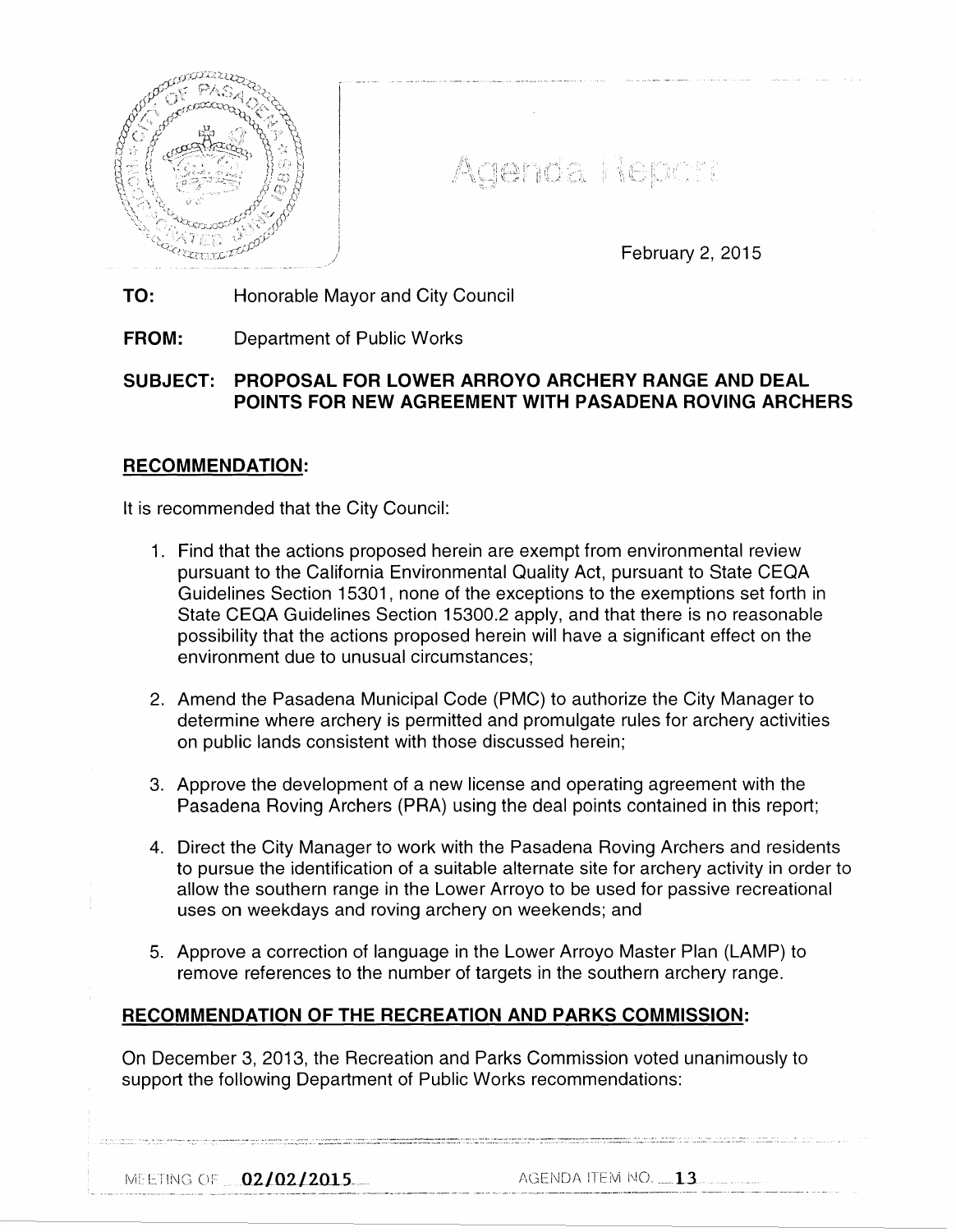Archery Range Proposal and PRA Agreement February 2, 2015 Page 2 of 14

- 1. Find that the actions proposed herein are exempt from environmental review pursuant to the California Environmental Quality Act, pursuant to State CEQA Guidelines Sections 15301 and 15302 (minor alteration- archery range), Section 15301 (licensing – Pasadena Roving Archers), and 15061(b)(3) (general rule – PMC amendment, rules for archery use and text correction to LAMP);
- 2. Amend the Pasadena Municipal Code to authorize the City Manager to determine where archery is permitted and promulgate rules for archery activities on public lands consistent with those discussed herein; and
- 3. Approve a correction of language in the Lower Arroyo Master Plan (LAMP) to remove references to the number of targets in the southern archery range.

At that time, the Recreation and Parks Commission requested additional time to review the proposed deal points.

On February 4, 2014, the Recreation and Parks Commission voted 6 to 1 to approve the agreement deal points recommended by the Department of Public Works with the following amendments:

- 1. Remove the membership roster requirement, but retain the requirement to provide a participant list to the City;
- 2. Ensure that the requirement to take and pass a safety training class is thoroughly publicized; and
- 3. Remove the prohibition of using the Lower Arroyo parking lot during invitational tournaments and include a provision that carpooling and alternative transportation should be encouraged.

# **RECOMMENDATION OF THE DESIGN COMMISSION:**

On June 24, 2013, the Design Commission reviewed design concepts for archery related signage, natural barriers and target enclosures. The Design Commission requested additional information to allow for a more detailed review of these project elements. Additional information about the design of natural barriers and the Master Signage Plan for the Arroyo Seco will be presented to the Design Commission subsequent to the City Council's action.

# **EXECUTIVE SUMMARY:**

The area of the Lower Arroyo Seco between the Colorado Street and La Loma Bridges has been used for archery for more than 75 years. Information and ideas about the use of this section of parkland and the City's agreement with the PRA have been presented to the Recreation and Parks Commission on multiple occasions, reviewed by an ad hoc subcommittee developed to assess this specific issue and elicited considerable public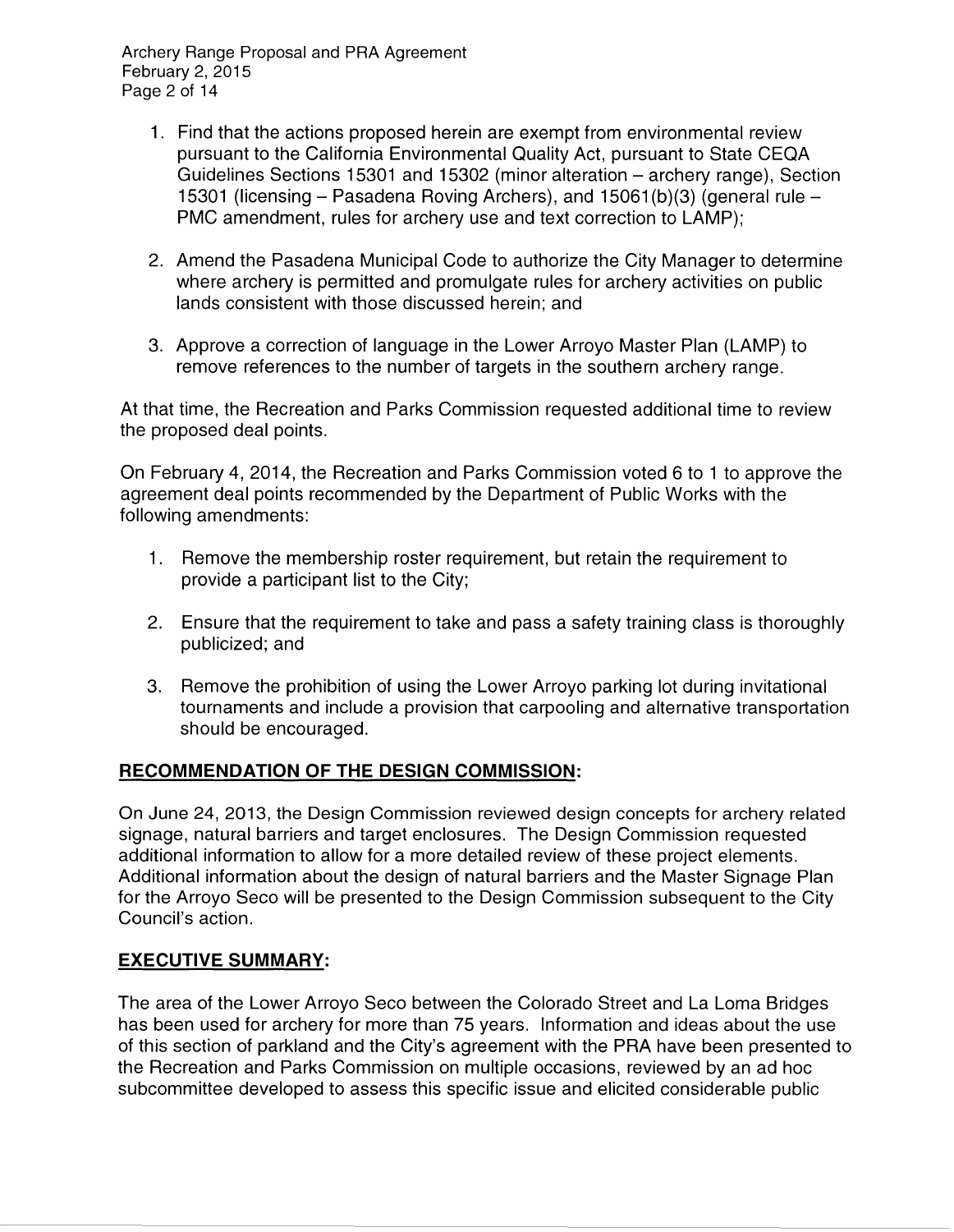Archery Range Proposal and PRA Agreement February 2, 2015 Page 3 of 14

input. During this process various options for use of the subject area were considered. The Recreation and Parks Commission consistently recommended that archery be the only activity allowed within the boundaries of the southern archery range.

On September 16, 2013 this matter was presented to the City Council in a proposal that included four recommendations (Attachment A). The item of greatest interest pertained to the proposal to designate archery as the only activity permitted within the boundaries of the southern archery range. The City Council did not take formal action on the Department of Public Works recommendations, requested additional information related to the proposal and directed the Department of Public Works to present such information to the Recreation and Parks Commission.

The additional information requested by the City Council (Attachment B) was compiled and the item returned to the Recreation and Parks Commission on December 3, 2013 and February 4, 2014. The Recreation and Parks Commission affirmed its support for a proposal that permits archery and prohibits non-archery uses within the designated area. The Commission supported the Department of Public Works recommendation and offered three amendments to the deal proposed for the City's agreement with PRA.

The current proposal includes a new recommendation that the single use concept be reevaluated upon the City's identification of an alternate location suitable for archery activity. Upon identification of a suitable alternate location, a plan to allow passive recreational use of the range area on weekdays would be developed in conjunction with all appropriate departments for consideration by the Recreation and Parks Commission and the City Council. In addition to providing for passive recreation in the subject area, the identification of an alternate location could allow the City to account for the growth of archery and help mitigate the impacts of weekend archery activities in the Lower Arroyo.

The proposal incorporates input from various City Departments including: City Attorney; City Manager; Finance (Risk Management); Human Services and Recreation; Police; and Public Works regarding safety concerns and risk management. The recommendations contained in the proposal are consistent with the recommendations and input received from these departments. The Pasadena Police Department will receive and investigate reports of arrow intrusions on private property. Representatives from the Pasadena Police and Public Works Departments will be in regular communication to review this information and determine whether modifications to the archery range are necessary.

# **BACKGROUND:**

The Lower Arroyo Seco consists of approximately 150 acres and includes an Archery Range which is located on the west side of the Los Angeles County flood control basin between the Colorado Street and La Loma Bridges. The range is a public facility included in the LAMP, adopted by City Council in 2003, and is divided into northern and southern sections, each with different permitted uses. The PRA, a non-profit organization that uses the range for archery events and activities, utilizes both sections of the range for organized archery activities pursuant to a City-approved use schedule. The southern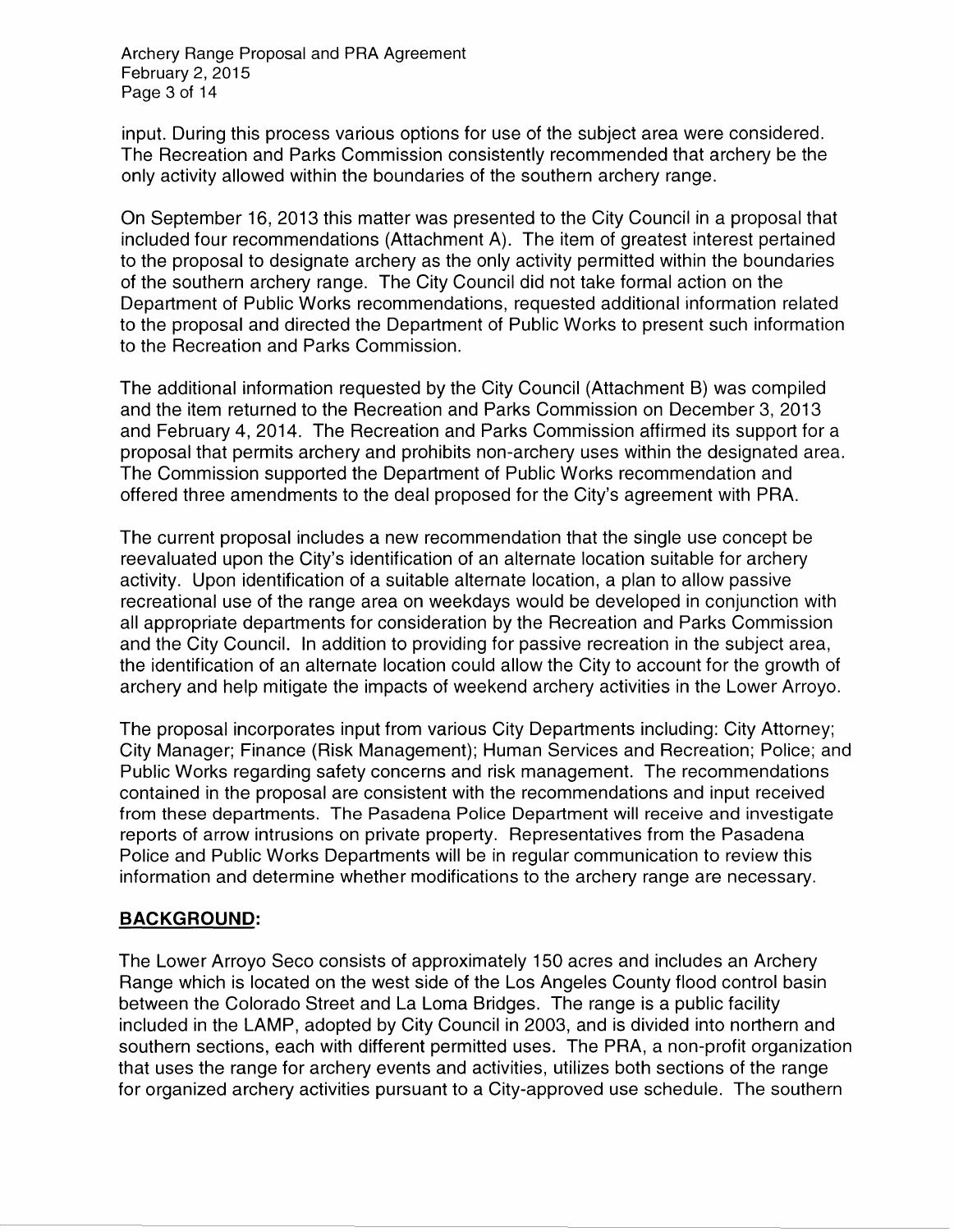Archery Range Proposal and PRA Agreement February 2, 2015 Page 4 of 14

range, which consists of approximately 7.5 acres, is currently open to the public when not reserved for PRA use. Use of the northern range for archery activity is limited to a maximum of 13 PRA events annually. That area represents approximately four acres.

Information about the types of uses occurring in this area, safety concerns, potential changes to the use of this section of parkland and the City's agreement with the PRA have been presented to the Recreation and Parks Commission on multiple occasions, reviewed by an ad hoc subcommittee developed to assess this specific issue, elicited considerable public input and were presented to the City Council on September 16, 2013.

#### Recreation and Parks Commission Review

At the November 1, 2011 meeting of the Recreation and Parks Commission, the Department of Public Works presented a report regarding the use of the range and deal points for an agreement with PRA (Attachment C). The joint use plan presented in that report sought to allow the southern range to be used for archery and non-archery activities. The plan permitted archery according to the following schedule: public archery would be permitted on weekdays between 12:00 p.m. and 6:00 p.m. (or dusk, if earlier) unless reserved by City permit or agreement and PRA would be permitted to use the area for archery events on weekends and one weekday. At all other times archery would be prohibited and the area would be available for passive recreation. The Commission voted against the recommended joint use proposal. In addition to voting on the Department of Public Works recommendations, the Commission developed and supported a separate motion to recommend that that the southern archery range remains a single use facility for archery only.

At the May 21, 2013 meeting of the Recreation and Parks Commission, the Department of Public Works submitted an alternate proposal for consideration (Attachment D). The joint use plan presented in the report included dividing the southern archery range into two areas with different uses. One area, Area A (existing targets 1-19), was proposed as a full-time archery range that would be available for archery activity during all park hours. A second area, Area B (existing targets 20-28), was proposed to be available for archery activity on Sundays from 8:00 a.m. until 1:00 p.m. Area B was to be available for passive recreation at all other times. The proposal also included a provision for indoor archery activities at the Rosemont Pavilion for a maximum of six months per year.

The Commission voted unanimously not to support the Department of Public Works recommendation and recommended that the City Council:

- 1. Ensure that public access to the southern archery range continues; and
- 2. Direct the Department of Public Works to work with the PRA to reach an agreement that would include the following as key elements:
	- a. Maintain use of the entire existing southern archery range for archery purposes;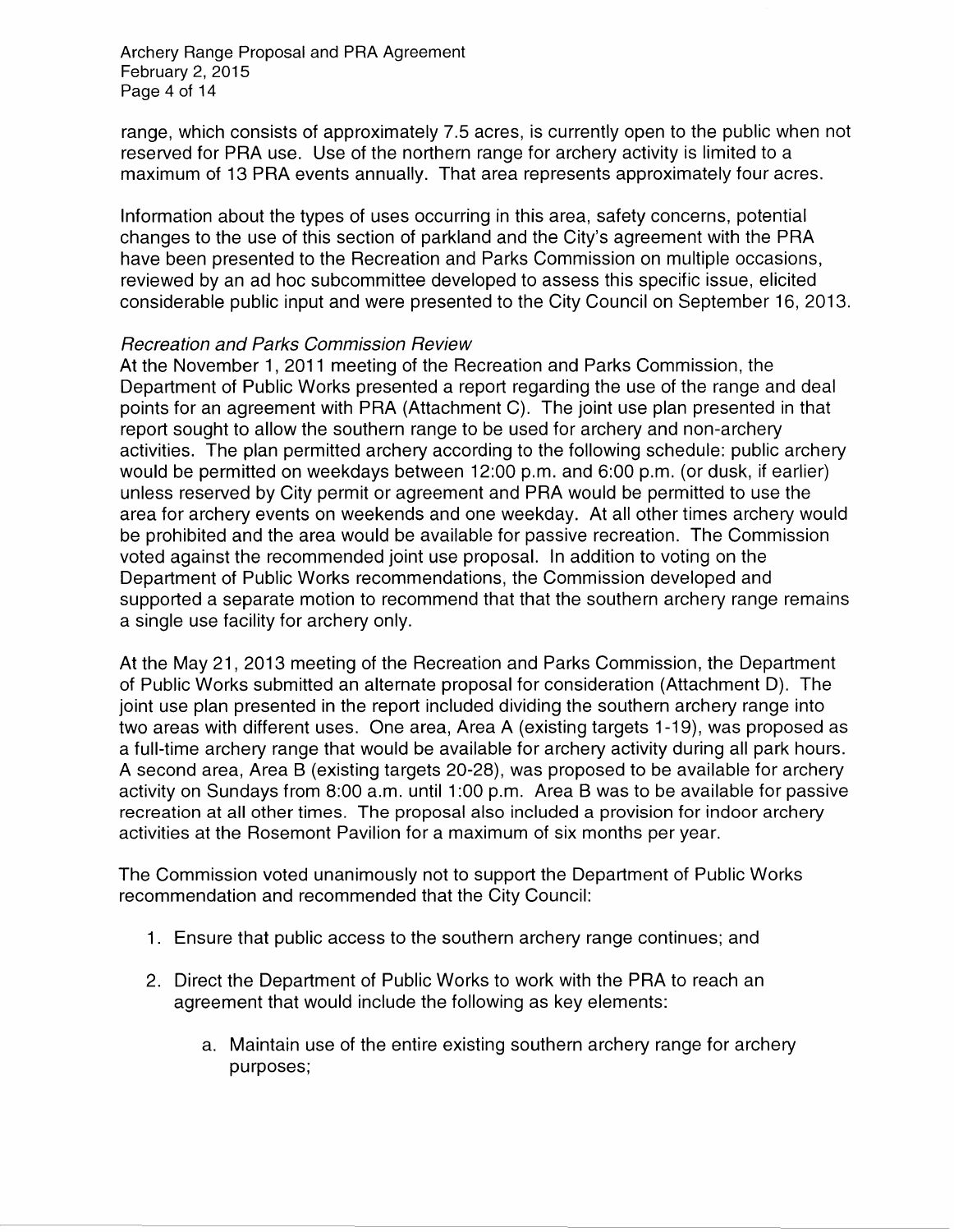Archery Range Proposal and PRA Agreement February 2, 2015 Page 5 of 14

- b. Install and maintain hard barriers (consisting of rocks and natural plantings) to prevent access to the archery range for uses other than archery;
- c. Permanent signage should be developed and installed;
- d. Eliminate proposed requirement for a photo credential;
- e. Safety training and on-site monitoring should be provided;
- f. Analyze project adequately for any environmental impacts; and
- g. Implement additional safety measures consistent with the Pasadena Police Department recommendations to ensure safety of the archery range when not being operated by PRA.

At the December 3, 2013 meeting of the Recreation and Parks Commission, the Department of Public Works presented a proposal that would permit only archery activity within the subject area (Attachment E). The Commission affirmed its support for that concept, voting unanimously to support three of the four recommendations presented. The Commission requested additional time to review the proposed deal points.

At the February 4, 2014 meeting, the Recreation and Parks commission voted 6 to 1 to approve the agreement deal points recommended by the Department of Public Works with the following amendments:

- 1. Remove the membership roster requirement, but retain the requirement to provide a participant list to the City;
- 2. Ensure that the requirement to take and pass a safety training class is thoroughly publicized; and
- 3. Remove the prohibition of using the Lower Arroyo parking lot during invitational tournaments and include a provision that carpooling and alternative transportation should be encouraged.

# City Council Review

On September 16, 2013, the Department of Public Works presented a single-use plan to the City Council (Attachment A). The report included the following recommendations:

1. Find that the actions proposed herein are exempt from environmental review pursuant to the California Environmental Quality Act, pursuant to State CEQA Guidelines Sections 15301 and 15302 (minor alteration- archery range), Section 15301 (licensing- Pasadena Roving Archers), and 15061 (b)(3) (general rule-PMC amendment, rules for archery use and text correction to LAMP);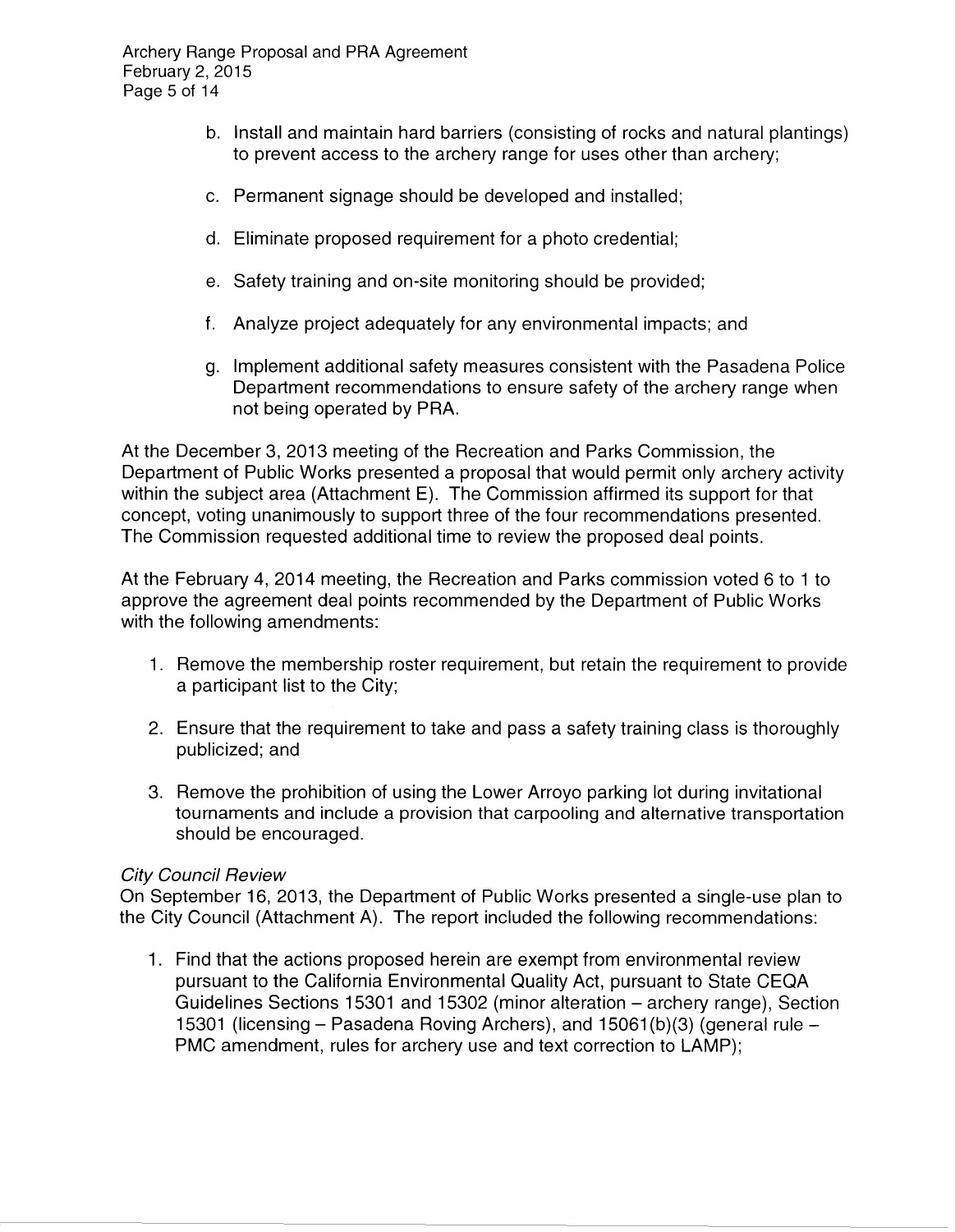Archery Range Proposal and PRA Agreement February 2, 2015 Page 6 of 14

- 2. Amend the Pasadena Municipal Code to authorize the City Manager to determine where archery is permitted and promulgate rules for archery activities on public lands consistent with those discussed herein;
- 3. Support the development of a new license and operating agreement with the Pasadena Roving Archers (PRA) using the deal points contained in this report; and
- 4. Approve a correction of language in the Lower Arroyo Master Plan (LAMP) to remove references to the number of targets in the southern archery range.

The single use proposal included a recommendation to prohibit non-archery uses within the boundaries of the southern archery range at all times and establish deal points for a new agreement with PRA. The City Council did not take formal action on the Department of Public Works recommendation, requested additional information and directed the Department to present such information to the Recreation and Parks Commission. The additional information requested by the City Council was compiled (Attachment B) and the item returned to the Recreation and Parks Commission on December 3, 2013 and February 4, 2014.

#### Current Proposal

The City reviewed existing conditions and potential alternative uses of the subject area. A matrix which lists the options reviewed is included as Attachment F. Based on safety and risk management considerations and information obtained about existing uses, the Department of Public Works with the concurrence of City Departments including: City Attorney; City Manager; Finance (Risk Management); Human Services and Recreation; and Police, is recommending a plan which allows only archery activity within the subject area.

Based on existing site conditions, a single use plan will mitigate risk within and immediately adjacent to the archery range and allow for the continuation of archery activity at the Lower Arroyo archery range. Attachment G provides data obtained from a survey of activity in and adjacent to the subject area. The data indicates that non-archery use of the range was the least commonly observed activity. The data demonstrates that two City trails proximate to the archery range are used extensively for passive recreation.

It is further recommended that this plan be re-evaluated upon identification of an alternate location suitable for archery activity. Based on public comment received throughout this process, there is interest in using the southern range for passive recreation. The Department of Public Works will work with PRA and residents in an effort to identify an alternate location for archery activities, allowing passive recreational use of the range area and mitigating impacts from weekend archery activity. If an alternate location is identified for this purpose, the southern range could be used for passive recreational purposes on weekdays and the City could account for the growth in the popularity of archery by providing two locations for weekend archery activity. The Human Services and Recreation Department would retain the right to permit the range for archery related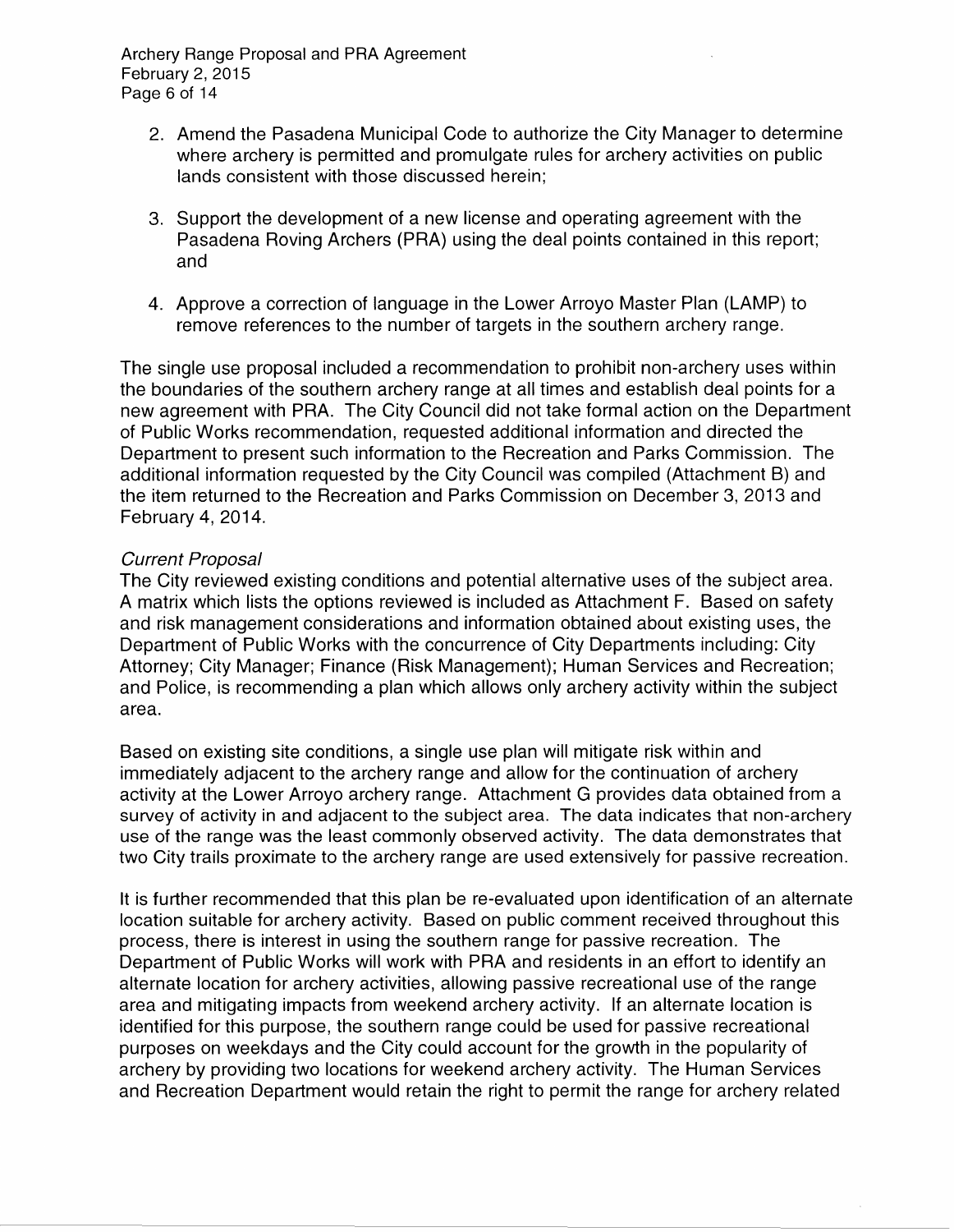Archery Range Proposal and PRA Agreement February 2, 2015 Page 7 of 14

activities. All appropriate City departments would review any such proposal to ensure proper safeguards are developed before such use would be allowed.

The former outdoor Pasadena Police Department shooting range, also known as the "B" range, is one site that is being considered for possible archery use. The City obtained a grant from the Department of Toxic and Substance Control (DTSC) to conduct an assessment of the "B" range's site conditions and subsequently included a project which involves the remediation of soil contamination at the B range in the FY 2015-FY 2019 Capital Improvement Program. The assessment has been completed and the City is now working with DTSC to develop a plan for work that would be needed to render the site suitable for future use.

## Proposed Changes tor Use of Archery Ranges

The northern and southern ranges are divided by the site of the former archery clubhouse building. This facility, which was destroyed by a fire in the spring of 2002, was located north of the pedestrian bridge that leads from the parking lot to the west side of the Arroyo Seco. The current proposal, illustrated by Attachment H, calls for the continued use of the southern range for archery activities only and involves the following:

- 1. Prohibition of all non-archery other uses within the range;
- 2. Removal of the unofficial path which bisects the interior of the range;
- 3. Establishment of a mandatory safety and training program and requirement for associated credentials;
- 4. Relocation of approximately 150 linear feet of trail to relocate target 14 onto public property and maintain regulation shooting distances;
- 5. Establishment, codification and posting of rules for use of the archery range;
- 6. Installation of natural barrier, consisting of rocks and plants to separate archery and other park uses; and
- 7. Necessary amendments to the PMC to authorize the City Manager to identify where archery is permitted.

An unofficial path which bisects the archery shooting lanes garnered significant public comment and served as a main point of discussion. Noted by the red line on Attachment H, this path is not included as an approved trail in the LAMP. The path consists of approximately 1 ,630 linear feet and is not included in the 131 ,649 linear feet of established City trails within the Arroyo Seco. This path has developed over time based passive recreation use and archery range maintenance activities. Under the current proposal, this path would be eliminated to discourage unauthorized use of this area.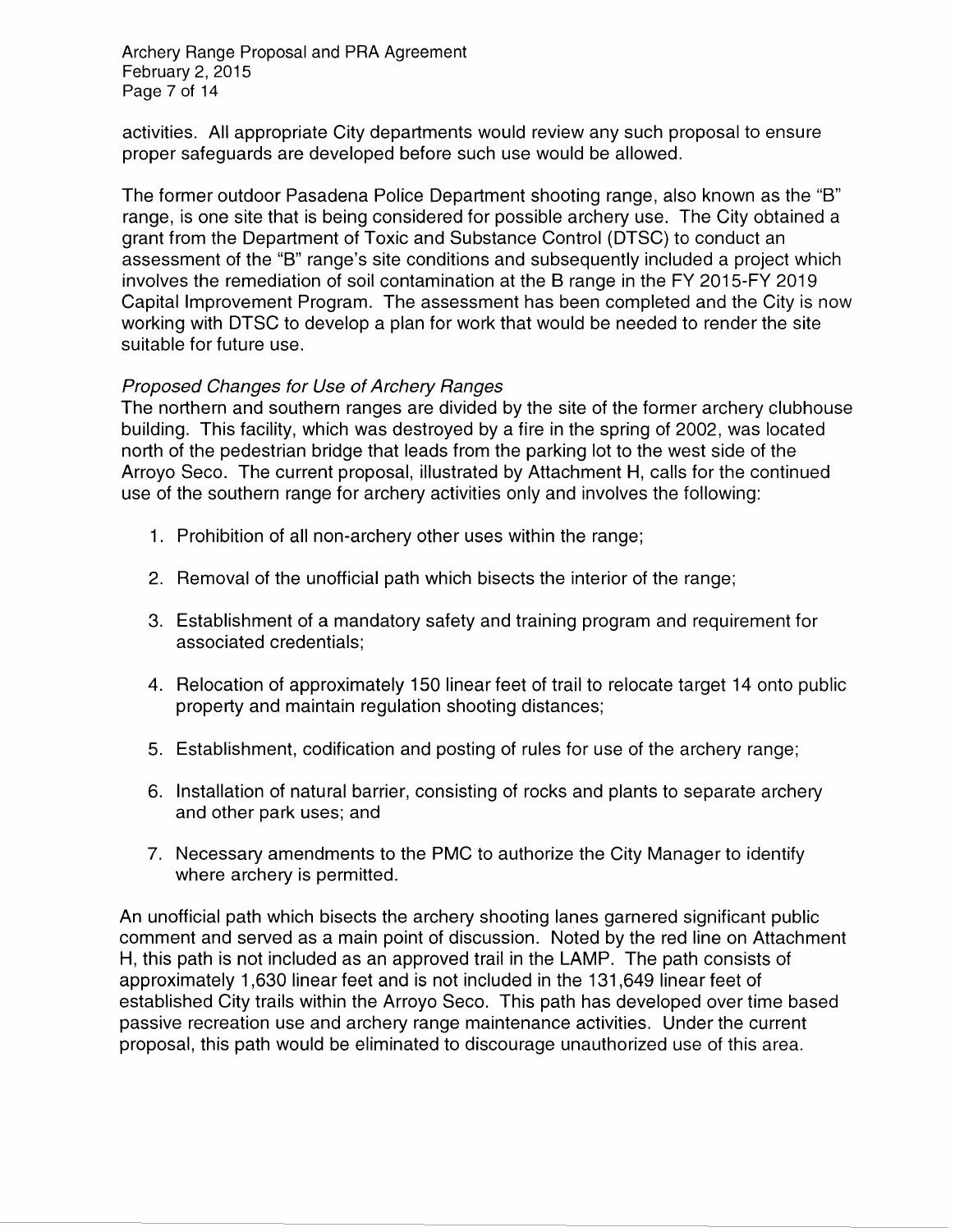Archery Range Proposal and PRA Agreement February 2, 2015 Page 8 of 14

Use of all range areas will require that archers prominently display City-issued credentials, reflecting completion of a PRA-provided safety training class or competency exam. Archers will be required to immediately produce a photographic identification upon the request of a Police Officer, Park Safety Specialist, Park Ranger or other City officials with enforcement powers. The City will issue credentials no less than 15 calendar days after completion of the safety training class or competency exam. Credentials shall be valid for a period of three years. Renewal will be contingent upon successful completion of the safety training class or competency exam.

Periodic patrols of both archery ranges will be conducted by Police Officers, Park Safety Specialists, Park Rangers or other City officials with enforcement powers. Persons not displaying credentials while using the range and those violating range rules will be subject to citation. Penalties for violations of established range rules will be subject to PMC 1.24. The level of penalty administered will depend on the type of violation and will be subject to the discretion of the enforcement official. PMC 1.24 allows violations to be treated as infractions, misdemeanors or felonies. Experienced, visiting archers participating in PRA tournaments and students, under the supervision of instructors certified by USA Archery or other nationally recognized archery organizations, will be exempt from this requirement.

The proposal includes a realignment of approximately 150 linear feet of the hiking trail on the eastern border of the range, as illustrated by the blue dotted line on Attachment H. This realignment is necessary to allow target 14, which was removed from use after a land survey determined that it was situated on private property, to be located on public property and accommodate regulation-shooting distances. All targets will be located on public property and situated to enhance safety and minimize encroachment onto private property. Between January 1, 2010 and November 30, 2014, the Pasadena Police Department responded to 61 calls for service related to the archery range or surrounding area. Thirty-five of these calls were citizen initiated and the remaining 26 were initiated by a Police Officer. None of the calls for service pertain to conflicts between archery and non-archery activities. The Pasadena Police Department will receive and investigate reports of arrow intrusions on private property. Representatives from the Police and Public Works Departments will be in regular communication to review this information and determine whether modifications to the archery range are necessary. Three bow hangers will be relocated to the west side of the hiking trail.

Sections of the LAMP that pertain to the archery range call for the development of permanent signage and natural barriers. The Arroyo Seco Design Guidelines (ASDG) state that permanent physical barriers and a signage program, which are intended to improve safety by keeping archery and non-archery uses separated, shall be reviewed by the Recreation and Parks and Design commissions. Habitat restoration which will allow for the development of natural barriers and the development of an Arroyo Seco signage program are current Capital Improvement Program projects.

Permanent signage will be used to inform the public of the existence of this full-time archery area and advise park users of regulations associated with this area. The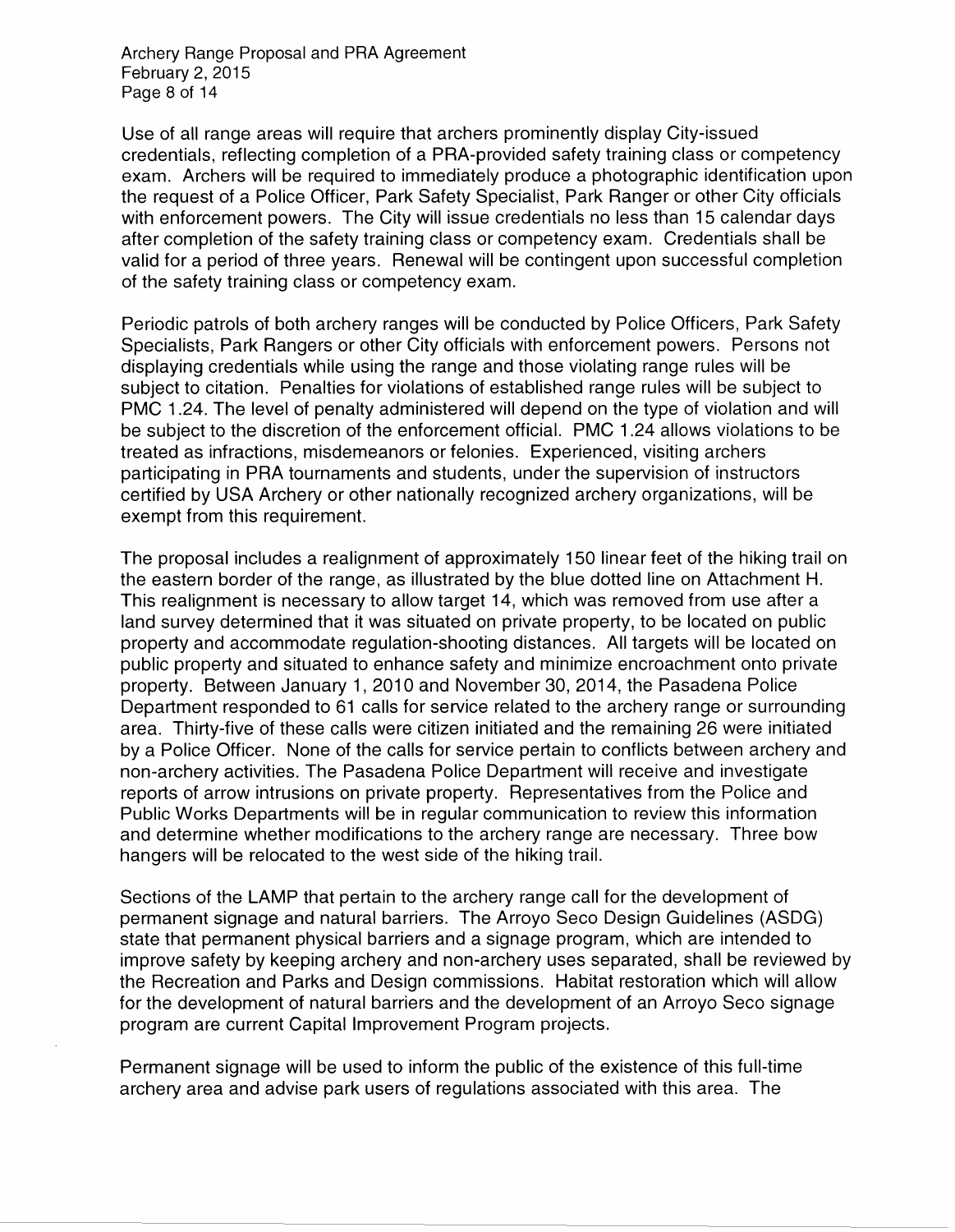Archery Range Proposal and PRA Agreement February 2, 2015 Page 9 of 14

proposal includes three sign types: directional; regulatory; and a map of the range. Attachment I provides examples of the proposed directional and regulatory signs. A small number of signs would be added to the existing directional signs, as necessary, to ensure that adequate notice of the archery range boundary is provided to all park users. These signs are mounted on wood posts along the western edge of the hiking trail that borders the full time archery range. Regulatory signs would be located at entry points to the southern range and a sign displaying a map of the range would be centrally located, in the area between the pedestrian bridge and archery practice area.

A natural barrier consisting of boulders and plantings will be located along the edge of the southern archery range and will provide a barrier between archery and other park uses. The barrier will be comprised of Arroyo stones and/or boulders and appropriate native plantings as described in the LAMP, ASDG, and Arroyo Seco Public Lands Ordinance. Attachment J represents an exhibit from page 4-11 of the LAMP which contains a cross section of the approved barrier type, also known as a landscape buffer, between the archery range and hiking trail.

The proposal requires amendments to the PMC. The PMC would be amended in the following manner:

- 1. Authorize the City Manager, in consultation with appropriate City departments, to determine where archery activity is permitted;
- 2. Include the requirement that all persons wishing to use a City-designated archery range complete the City-approved safety and training program or competency exam and prominently display credentials when using the range; and
- 3. Enumerate range rules and note that violations will be subject to penalties included in Section 1.24 of the PMC.

#### Northern Range

The LAMP states that the targets in the northern range will be removed, the number of shooting lanes will be reduced and that this range will be authorized for no more than 13 uses per year. This range is only used in connection with PRA scheduled events and when in use consists of 14 temporary targets. When authorized for PRA use, PRA will be required to provide an on-site monitor and temporary signage. The proposal does not recommend any changes for this area.

#### Correction to Language in the LAMP

Discussions about the configuration and use of the southern archery range have highlighted confusion regarding the number of allowable targets in the southern range. Page 4-9 of the LAMP states that the layout of the southern range shall remain the same and references 14 as the number of targets in the southern range.

The reference to 14 targets describes the number of targets studied for the northern range and its inclusion within the section related to the southern range appears to have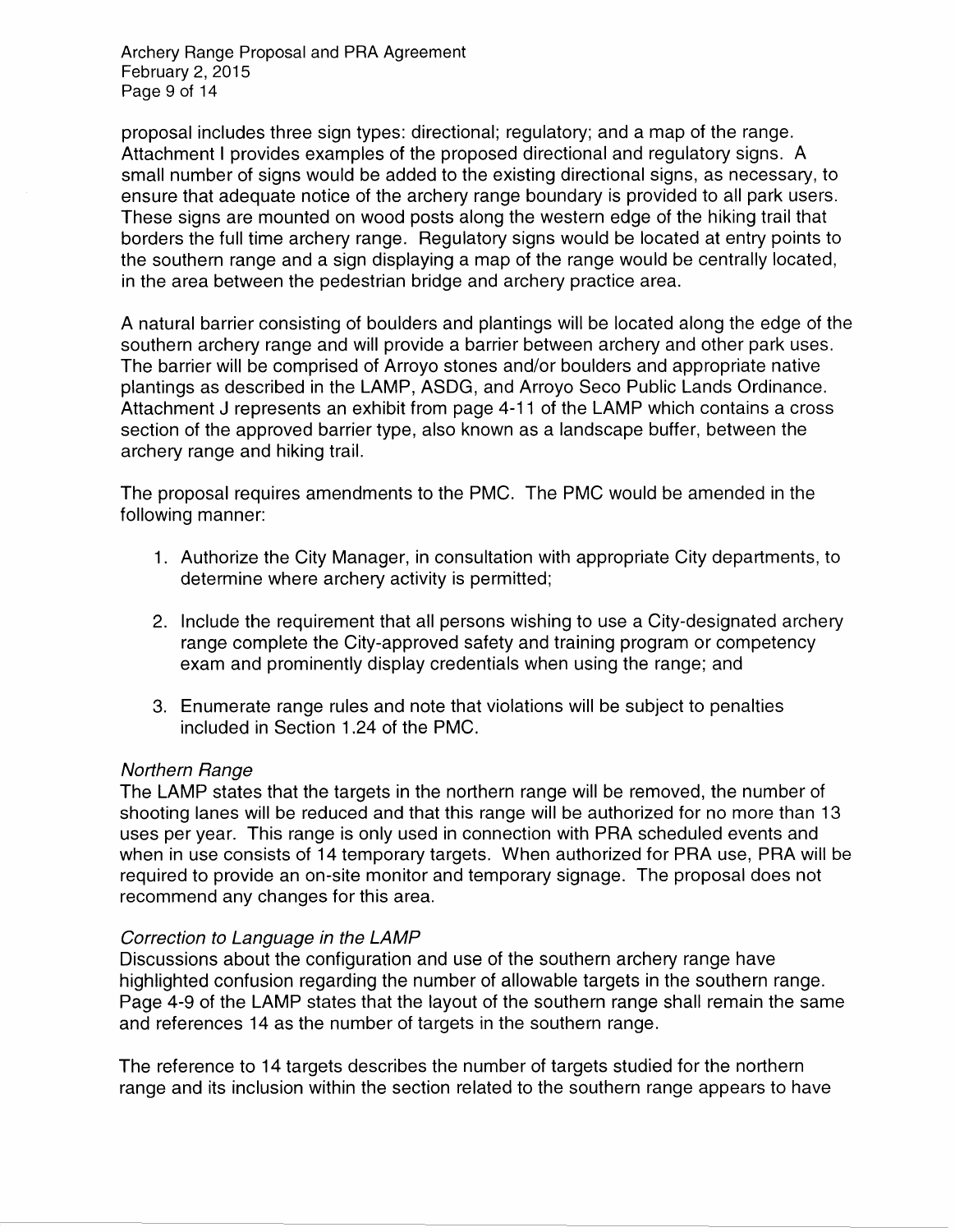Archery Range Proposal and PRA Agreement February 2, 2015 Page 10 of 14

been made in error. Section 2.3.4.6.2 of the Arroyo Seco Master Plan Master Environmental Impact Report (MEIR) references 14 targets in the northern range. The MEIR indicates that the southern range shall consist of the same elements as the northern range but does not specify the number of targets.

During the June 2, 2003 City Council meeting, a memorandum from the City Manager regarding a reduction in the space and use of the northern archery range, and map of the northern and southern archery ranges was distributed (Attachment K). The map attached to the memorandum, which includes 28 targets in the southern archery range, represents the map that was attached to the City's agreement with PRA, and represents the existing condition at the time the LAMP was adopted. Additionally, aerial photographs from 2003 and 2011 (Attachment L) demonstrate that the configuration of the southern archery range has not substantively changed since the adoption of the LAMP.

For these reasons and based on the recollection of staff members involved in the development of the LAMP, it is believed the reference to 14 targets was intended to describe the reduction in targets at the northern range and was erroneously listed as the number of targets in the southern range. It is therefore recommended that the number "14" be deleted from references to the southern range found in the LAMP.

#### Deal Points for License and Operating Agreement with PRA

Various options for administering the use of the archery range are listed in Attachment M. The proposal seeks to utilize a license and operating agreement to manage PRA's use of the range and contains deal points for use in an agreement between the City and PRA (Attachment N). The agreement shall govern PRA-sponsored activities in the Lower Arroyo archery range. Private, commercial or other organized activities not covered by this agreement are subject to separate permits or fee agreements.

The agreement term is proposed as a one-year agreement with four one-year renewable options at the discretion of the City Manager. An assessment of the effectiveness of the new agreement will be presented to the Recreation and Parks Commission approximately six and 12 months after the agreement is executed.

During the current agreement review process, PRA has been allowed to operate under the terms of an expired agreement. If the City Council does not approve the deal points for a new agreement at the February 2, 2015 meeting, Department of Public Works will secure an interim agreement with PRA based on the terms and conditions included in prior agreements. Such agreement would be effective until the City Council approves deal points for a new agreement between the City and PRA.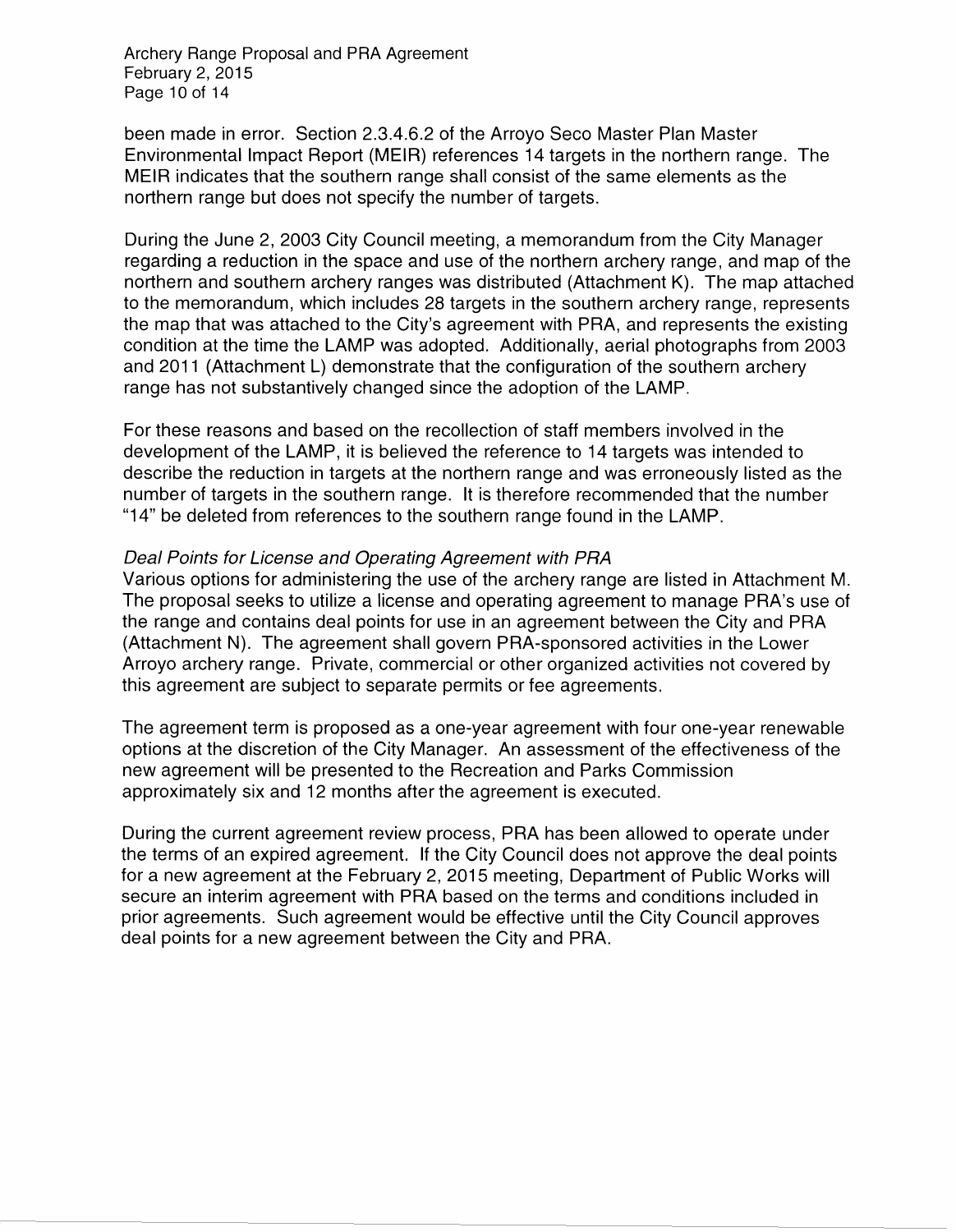Archery Range Proposal and PRA Agreement February 2, 2015 Page 11 of 14

# **COUNCIL POLICY CONSIDERATION:**

This project is consistent with the City Council's goals to improve, maintain and enhance public facilities and infrastructure and ensure public safety. The proposal requires the implementation of projects within the Lower Arroyo Seco Master Plan.

## **ENVIRONMENTAL ANALYSIS:**

The actions proposed herein fit within the categorical exemption set forth in State CEQA Guidelines Section 15301 (Existing Facilities) (See Attachment P). These "class 1" exemptions consist of "the operation, repair, maintenance, permitting, leasing, licensing, or minor alteration of existing public or private structures, facilities, mechanical equipment, or topographical features, involving negligible or no expansion of use beyond that existing at the time of the lead agency's determination. . . . The key consideration is whether the project involves negligible or no expansion of an existing use."

- The minor alteration of the archery range is exempt pursuant to State CEQA Guidelines Section 15301. That section exempts minor maintenance, repair and alterations of existing public structures involving negligible or no expansion of the use. The minor alteration described herein returns the trail system to its intended configuration by removing an informal path through the range, maintains the general area as an archery range, adds directional and regulatory signage, adds one new target, slightly reconfigures a few existing targets, and does not expand the trail system, or substantially expand the area to be used for archery;
- The new agreement with the Pasadena Roving Archers is exempt pursuant to State CEQA Guidelines Section 15301. That section exempts the licensing and minor alteration of existing public structures involving negligible or no expansion of the use. The new agreement does not expand the area that is already being used by the Archers; and
- The proposed amendment to the PMC, rules for archery activities, and correction of the language in the LAMP, are exempt pursuant to State CEQA Guidelines Section 15301. These text corrections do not increase the number of allowable targets beyond the number that was in place at the time the LAMP was adopted.

None of the exceptions to the exemptions apply (See Attachment P). The exceptions to the exemptions are set forth in State CEQA Guidelines Section 15300.2.

- The actions proposed herein will not have a cumulative impact. There are no other related past, present, or reasonably foreseeable probable future projects that, when considered in combination with the project, would result in a significant cumulative environmental impact. Likewise, the proposed project would not cause a cumulatively considerable incremental effect on a significant cumulative impact.
- There is no reasonable possibility that the actions proposed herein will have a significant effect on the environment due to unusual circumstances. The air quality impacts generated by the work are limited to emissions from a passenger truck or two and/or tractor, and fine particulate matter (dust) raised through hand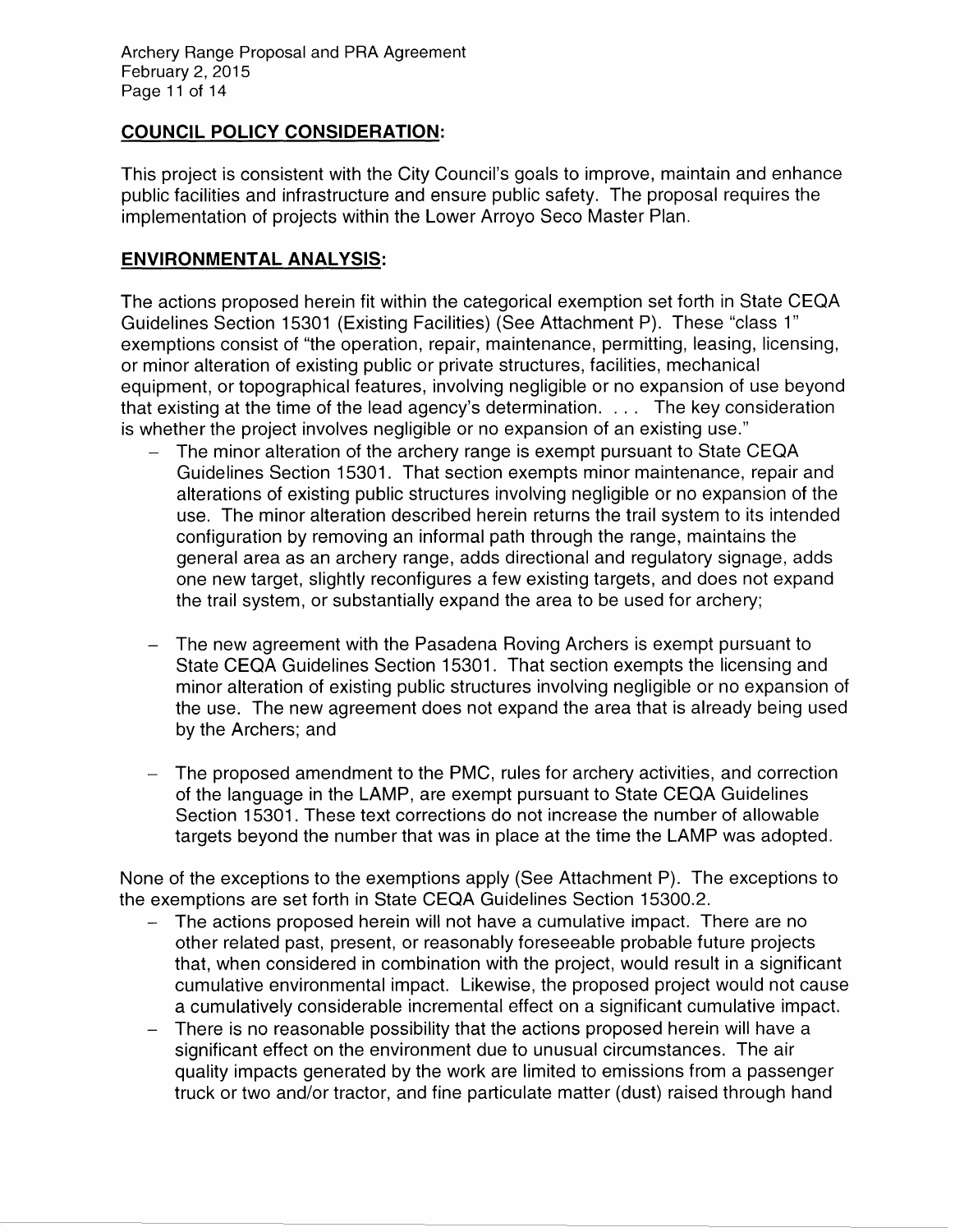Archery Range Proposal and PRA Agreement February 2, 2015 Page 12 of 14

> digging or minor tractor excavation. There will be no traffic impacts arising from the handful of vehicles necessary to undertake the project. The site does not contain any unique topographic or geographic features, natural water features, or valuable minerals. Removal of vegetation is not potentially significant. Brush and tree work would be conducted in compliance with the Migratory Bird Treaty Act. Additionally, there are no unique aesthetic, land, air, water, minerals, flora, fauna, or noise features at the site that would be significantly affected by the proposed project, and the site will retain its open space character after completion of the project.

The actions proposed herein will not cause a substantial adverse change in the significance of a historic resource. The Pasadena Arroyo Parks and Recreation District, which includes the Central and Lower Arroyo Seco, is listed in the National Register of Historic Places. The Lower Arroyo contributed to the historical significance of the area as a result of its historic use for recreation. The configuration of the archery range is not identified as a contributing element. In any event, the configuration will not change under this proposal, and instead the informal path will be removed to return the overall Archery range to its intended configuration. Therefore, the projects described herein will not cause a substantial adverse change to the historic significance of this area.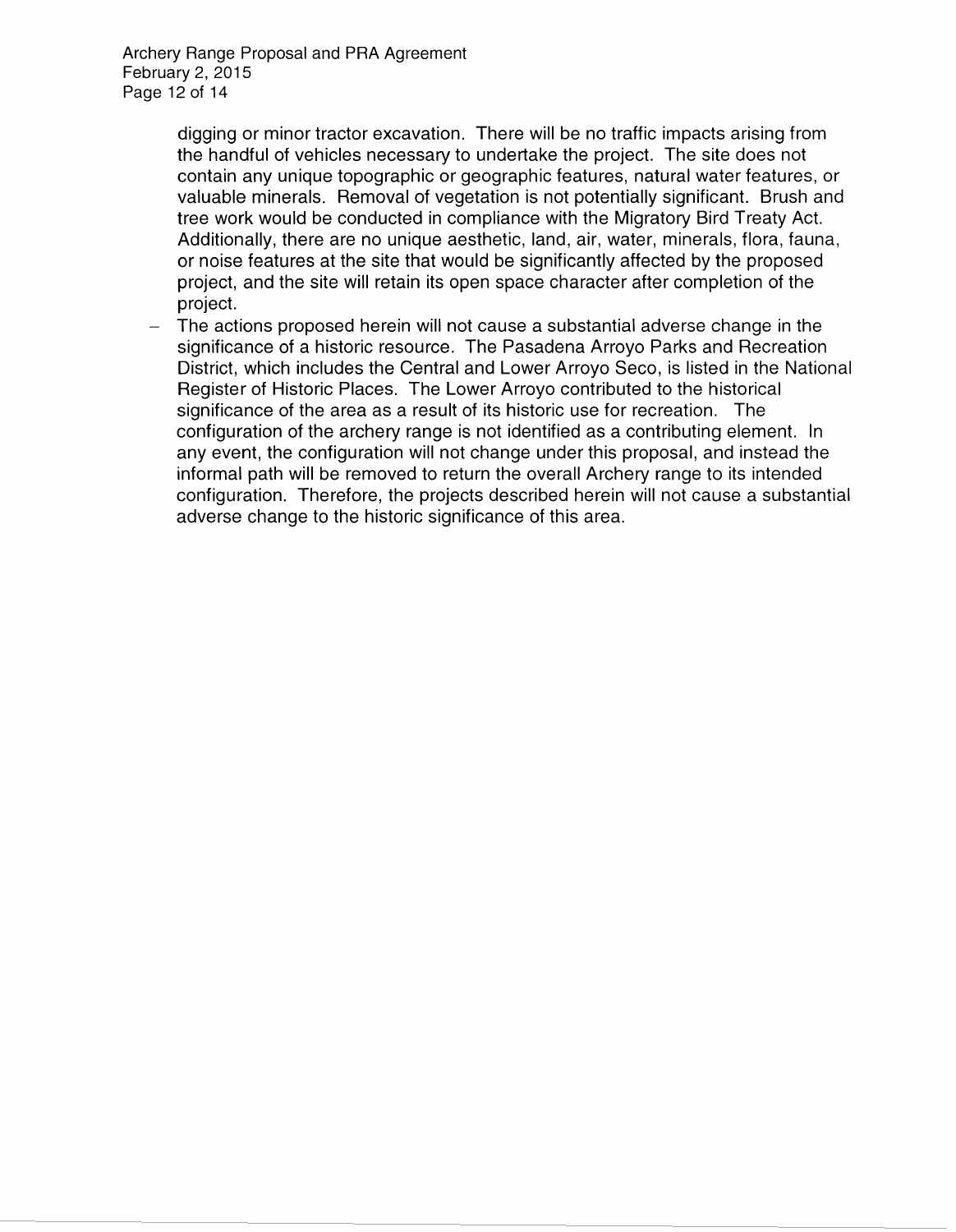Archery Range Proposal and PRA Agreement February 2, 2015 Page 13 of 14

## **FISCAL IMPACT:**

The Public Works Department, Parks and Natural Resources Division operating budget (1 01-765300) contains funding for the maintenance of the Lower Arroyo, including the footprint of the Archery Range. In calendar year 2013, the City received \$4,466 from the Pasadena Roving Archers. This sum represents 35% of the membership fees collected during 2013. Based on the revenue basis in the proposal and anticipated membership and fee increases, it is anticipated that the execution of this agreement will result in an increase in revenue to the City. These funds will also be deposited in the General Fund and be used to offset any additional indirect and support costs.

Respectfully submitted,

Jul C. Xm  $L. \nleq x$ 

JufieA. Gutierrez~ Assistant City Manager

Concurred by: PHILLUP SANCHEZ Chief of Police

Prepared by:

/~---~\  $\overline{\mathcal{C}^{\alpha}(\alpha\beta)}$ 

Charles Peretz Public Works Administrator

Approved by:

MICHAEL J. BECK City Manager

Attachment A- September 16, 2013 City Council Agenda Report

- Attachment B- Additional Information Requested by City Council on September 16, 2013
- Attachment C November 1, 2011 Recreation and Parks Commission Staff Report
- Attachment D May 21, 2013 Recreation and Parks Commission Staff Report
- Attachment E December 3, 2013 Recreation and Parks Commission Staff Report
- Attachment F Matrix of Land Use Alternatives
- Attachment G Data from Pedestrian Survey Conducted September 30-0ctober 13, 2013

Attachment H - Lower Arroyo Seco Archery Range Exhibit